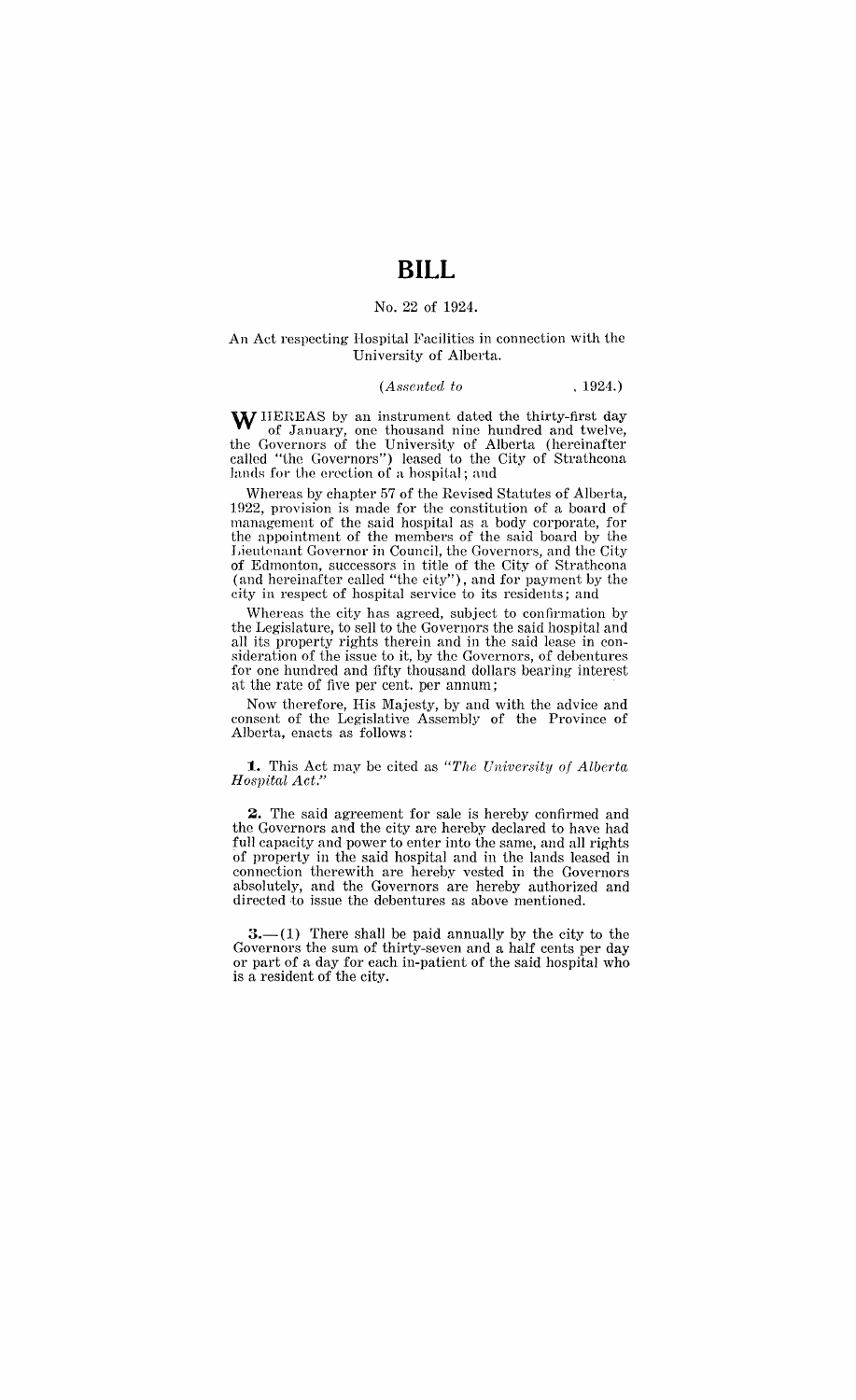(2) The preceding subsection shall not in any way affect the liability of any such patient, if not an indigent, to pay<br>for his treatment in the hospital, nor the right of the Governors to receive and retain all such payments.

(3) The words "indigent" and "resident" in this section shall have the same meaning as in The Hospitals Act.

4. The University of Alberta Hospital Act, being chapter 57 of the Revised Statutes of Alberta, 1922, is hereby repealed.

5. This Act shall come into force on the day upon which it is assented to.